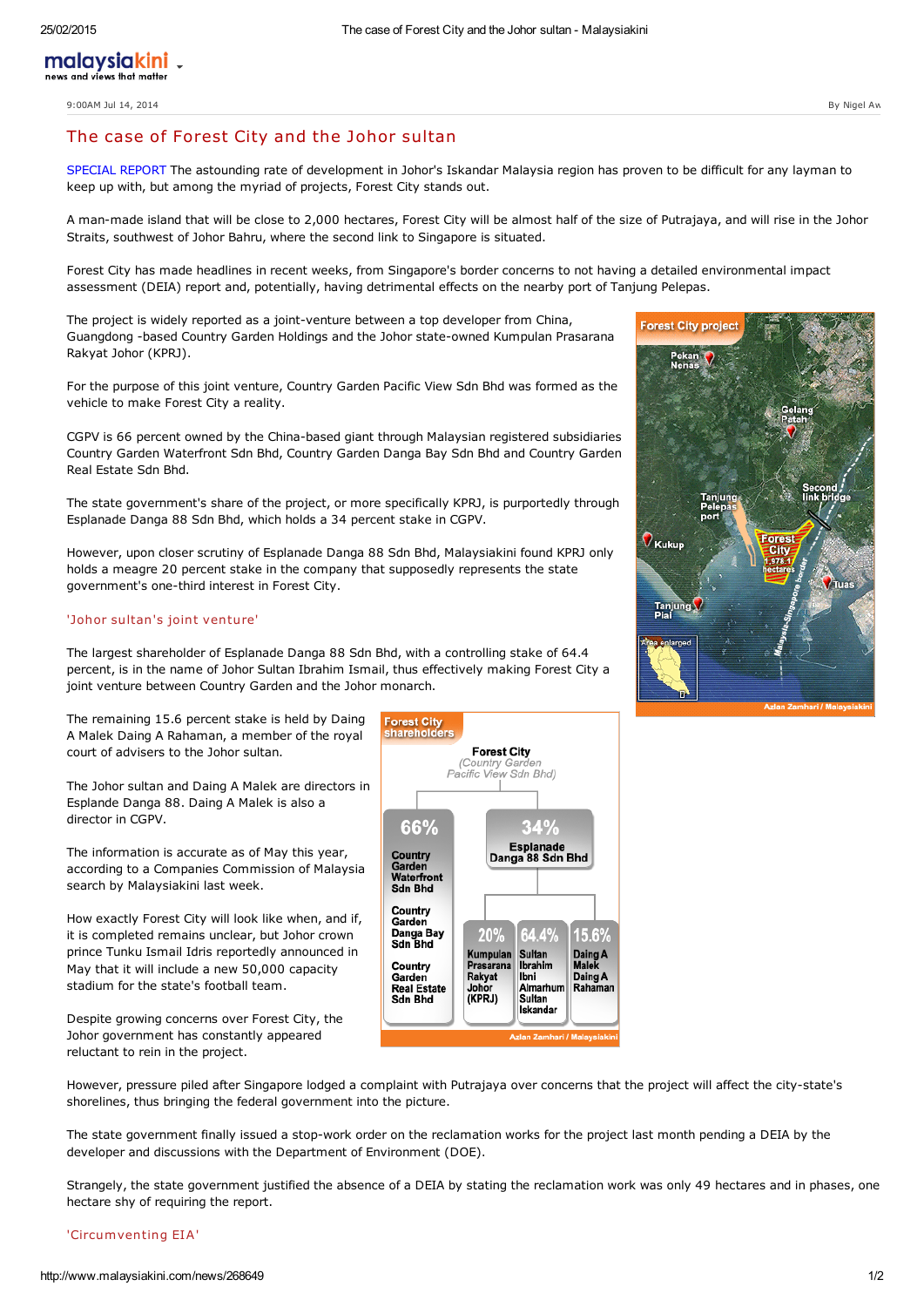#### 25/02/2015 The case of Forest City and the Johor sultan - Malaysiakini

A land title search of PT4071, where the Forest City site is to raise, that was sighted by Malaysiakini shows that CGPV has owned 1,978.1 hectares of the area since Nov 8, 2013, with quit rent of RM8.3 million.

The area is stated to be in the district of Johor Bahru and the location is listed as Port of Tanjung Pelepas.

"The title already shows that the site will be close to 2,000 hectares.

"If you reclaim in parcels of 49 hectares to circumvent the DEIA, then it defeats the purpose of having a DEIA at all," said environmental policy researcher Chung Yi Fan.

The issue of EIA for major projects in Iskandar Malaysia is not new and the Johor sultan too had voiced about the need for it - just not by those who are in charge of the EIA.



In his officiating speech at the opening of the Johor state assembly on May 31, Sultan Ibrahim (left) stated that EIA is required for projects in the state, but went on to say: "But unfortunately, there are irresponsible quarters who use their power over the EIA as a weapon to prevent development that is not in their interest.

"Why are there quarters taking their own sweet time and deliberately delaying the approval? Such action obstructs the state's development and cause investors to run elsewhere.

"Johor is the right of Johoreans and only Johoreans know the situation and needs of Johor.

"Why should there be outsiders who try to interfere and teach us about what we should do in our own state?"

Sultan Ibrahim then called on the state government to take over jurisdiction of preservation of the environment, citing that it is closely related to land and water matters that fall under the state.

The Department of Environment, a federal agency, oversees all EIA matters.

## 'P ort threatened'

The sultan also cited the projects by Benalec Holdings in the state, for which the EIA is still being withheld.

Despite the stop work order and demand for a belated DEIA, Pengkalan Rinting assemblyperson Cheo Yee How, who is among the earliest to raise concerns about Forest City, claimed work is still going on.

"It is still going ahead despite the stop work order," Cheotold Malaysiakini when contacted.

Aside from a potential threat to Singapore's shorelines, there are also concerns that the project could hurt the Port of Tanjung Pelepas (PTP), Malaysia's second busiest port.

PTP is operated by tycoon Syed Mokhtar Al-Bukhary (right), seen as a business rival of Sultan Ibrahim.

Worry that Forest City may cause the waters there to become shallower, thus making it difficult for ships to navigate.

This has even seen DAP leaders, such as Kluang MP Liew Chin Tong, coming to PTP's defence, despite his party being a staunch critic of Syed Mokhtar.

Forest City is among one of four major reclamation areas that are going on in southern Johor, in three of which the Johor royal family has a direct stake.

On Wednesday, Malaysiakini will look at these other deals in a four-part series to scrutinise the power players behind them.

## JOHOR ROYALTY'S BUSINESS EMPIRE

Part 1: The case of [Forest](http://www.malaysiakini.com/news/268649) City and the Johor sultan

- Part 2: Johor crown prince a top [millionaire](http://www.malaysiakini.com/news/268842) at age 30
- Part 3: Of [reclamation,](http://www.malaysiakini.com/news/268962) sand and the royal company
- Part 4: Royal [businesses:](http://www.malaysiakini.com/news/269133) Who is Daing A Malek?

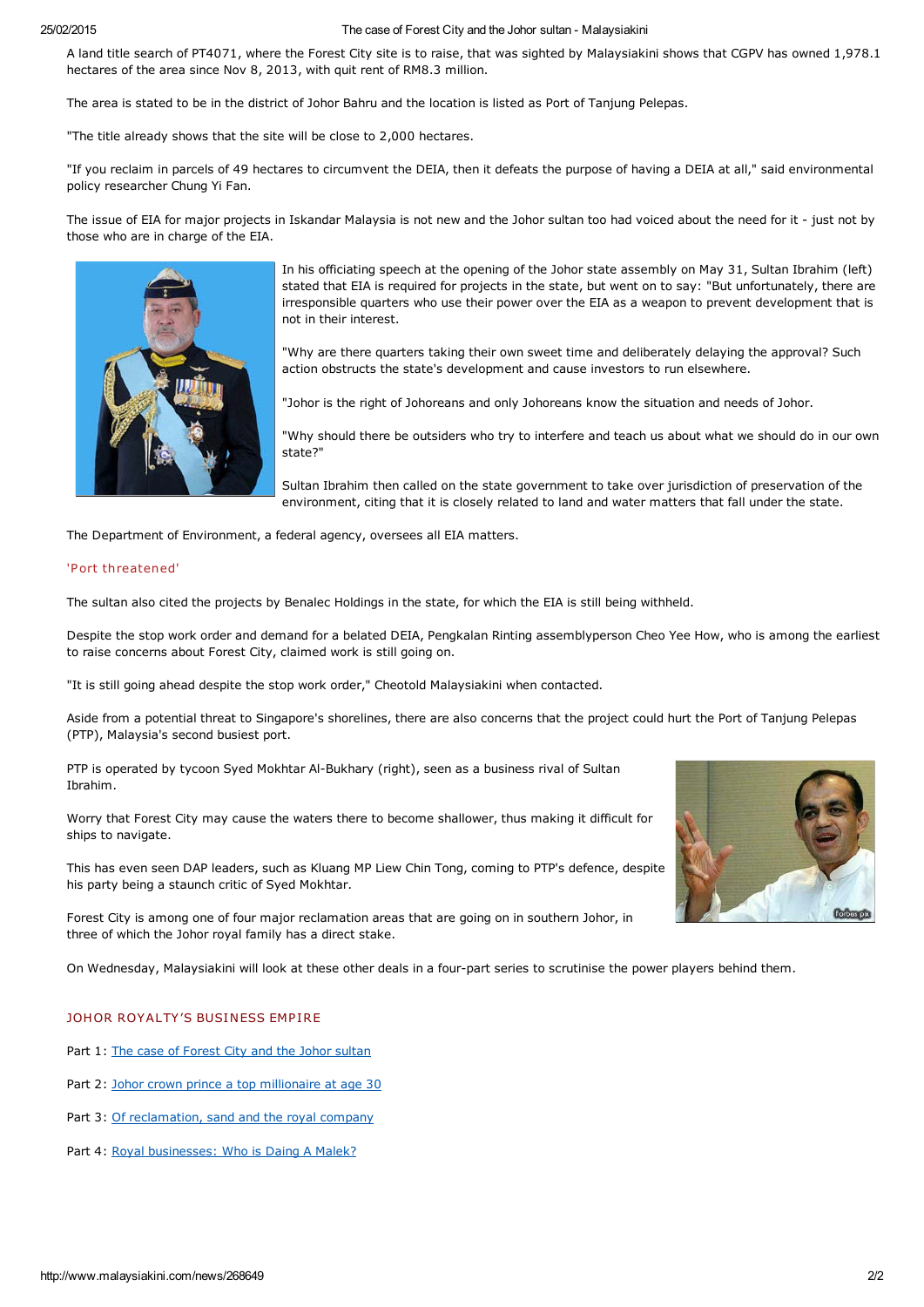8:23AM Jul 16, 2014 By Nigel Aw

# Johor crown prince a top millionaire at age 30

SPECIAL REPORT Amid growing concerns over Forest City, an ambitious project to raise an island almost half the size of Putrajaya out of the Johor Straits, two more similar projects are also in the pipeline.

On Monday, Malaysiakini highlighted the Johor sultan's involvement in Forest City but his son, Crown Prince Tunku Ismail Idris, has also proven his business acumen with his involvement in the two reclamation projects, both carried out by Benalec Holdings Bhd.

Tunku Ismail's business empire is not solely confined to Johor.

In an announcement made in September last year by Singapore-based Rowsley Ltd to the republic's stock exchange SGX, it was revealed that Tunku Ismail has become a substantial shareholder of Rowsley Ltd.

This came after he received a 12.78 percent stake in Rowsley Ltd, worth S\$81.5 million (RM209 million) after selling 9.23 hectares of prime land in Johor Bahru, owned by Vantage Bay Sdn Bhd (VBSB), in which the crown prince had a 30 percent stake.

The sale of the land alone immediately saw the 30-year-old Tunku Ismail's wealth grow to rival the 50th person in Forbes' 2014 top 50 richest Malaysians list. The man ranked at no 50 on the list is Robert Tan, the property developer of the Mid-Valley City and Gardens Mall fame. He has a net worth of RM220 million.

## S'pore billionaire's royal link

According to the announcements to SGX, the remaining 70 percent stake in VBSB is held by Singapore billionaire Peter Lim, who partly owns Rowsley Ltd.

Rowsley Ltd in its announcement said the 9.23ha land is located within Flagship A of Iskandar Malaysia.

"It is on a waterfront site, just a few hundred metres from Johor's new Customs, Immigration and Quarantine facility, making it highly convenient for Singaporeans to access due to its proximity to Singapore," said the statement.

This is not the first time the Singapore billionaire has been linked to the Johor royal family.



In March, Tunku Ismail's younger brother, 21-year-old Tunku Abdul Rahman (left) signed a memorandum of understanding with Soverus Group, also owned by Lim, to set up a premium security service for Iskandar Malaysia.

The deal raised eyebrows in Putrajaya, which has a policy against allowing foreign companies to control security firms in Malaysia.

Home Minister Ahmad Zahid Hamidi said any local security firm found to be directly or indirectly owned by foreign companies would have its licence revoked.

In Johor, Tunku Ismail has a stake in two reclamation projects, one on the southwestern tip of Johor, off the coast of Tanjung Piai, and another on the southeastern part of the state, along the Pengerang shore.

The Tanjung Piai [reclamation](http://www.kinibiz.com/story/corporate/8610/piai-to-be-malaysia%E2%80%99s-second-major-oil-trading-hub.html) project, at 1,410.3 hectares, will be almost three times the size of Singapore's Sentosa Island and will be located about two kilometres west of the Forest City site.

#### More reclamation projects

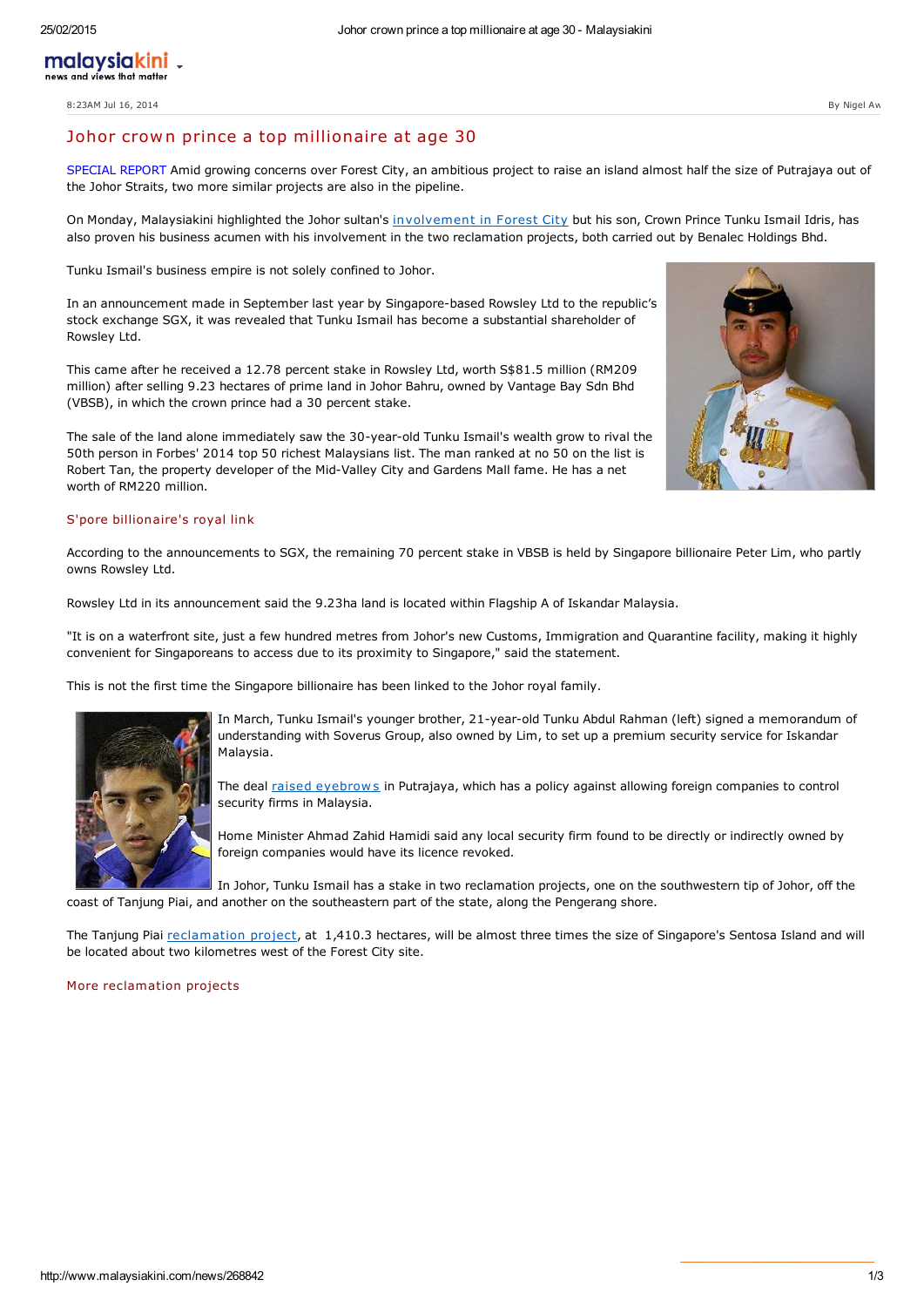25/02/2015 Johor crown prince a top millionaire at age 30 - Malaysiakini

Located between the Forest City and Tanjung Piai reclamation sites are the Port of Tanjung Pelepas (PTP), the Tanjung Bin power plant and the Sungai Pulai estuary where large swathes of mangrove forest are located, and through which hundreds of fishing boats ply.

The Pengerang reclamation project is 712.3 hectares in area and like its Tanjung Piai sister, is intended to be a petroleum and maritime industrial park.

Two joint-venture vehicles were formed for these two reclamation projects - Spektrum Kukuh Sdn Bhd (SKSB) for Tanjung Piai and Spektrum Budi Sdn Bhd (SBSB) for Pengerang.

Benalec Holdings has the majority stake in both companies, at 70 percent, through its wholly-owned subsidiaries Tanjung Piai Maritime Industries Sdn Bhd in SKSB and Pengerang Maritime Industries Sdn Bhd in SBSB.

The Johor royalty holds the remaining stake, with Tunku Ismail owning 21 percent of the shares in both companies.



Another nine percent of the shares in both companies are held by Daing A Malek Daing A Rahaman, who is member of the royal court of advisers to the Johor sultan.

Tunku Ismail and Daing A Malek are also directors in both companies, according to a Companies Commission of Malaysia search done by Malaysiakini last week.

# Multi-billion ringgit deals



Benalec Holdings to Bursa Malaysia in 2012, in which it was revealed that Benalec Holding had entered into a development agreement with the Johor government.

Under the agreement, SKSB and SBSB will be given exclusive rights to reclaim the said areas and in exchange, the state government will receive three percent of the proceeds from the land sales.

An indication would be SKSB's sale of the 404.7 hectares of the 1,410.3 hectare Tanjung Piai reclamation area, the value of which has been

reported to be in the range of RM2.5 billion to RM3 billion.

Benalec Holdings last March announced that SKSB was entering into a binding term sheet with the Johor State Secretary Inc and 1MY Strategic Oil Terminal Sdn Bhd to undertake reclamation of the 404.7-hectare area for the construction and operation of a crude oil and petroleum storage facility, with a private jetty included.

However, the Benalec projects have hit a snag over the delay in the environmental impact assessment (EIA) approval.

This delay was singled out by the Johor sultan in his speech at the start of the state assembly sitting on May 3, in which he complained about the EIA.

"An example is the land development project by Benalec, for which a memorandum of understanding was signed three years ago and witnessed by the prime minister himself, but to date still cannot get EIA approval," the ruler said.

Tomorrow, in the third of this four-part series, Malaysiakini will look at the royal family's sand extraction business, which stands to benefit from Johor's large-scale reclamation works in the Iskandar region.



Part 1: The case of [Forest](http://www.malaysiakini.com/news/268649) City and the Johor sultan



The projects were announced by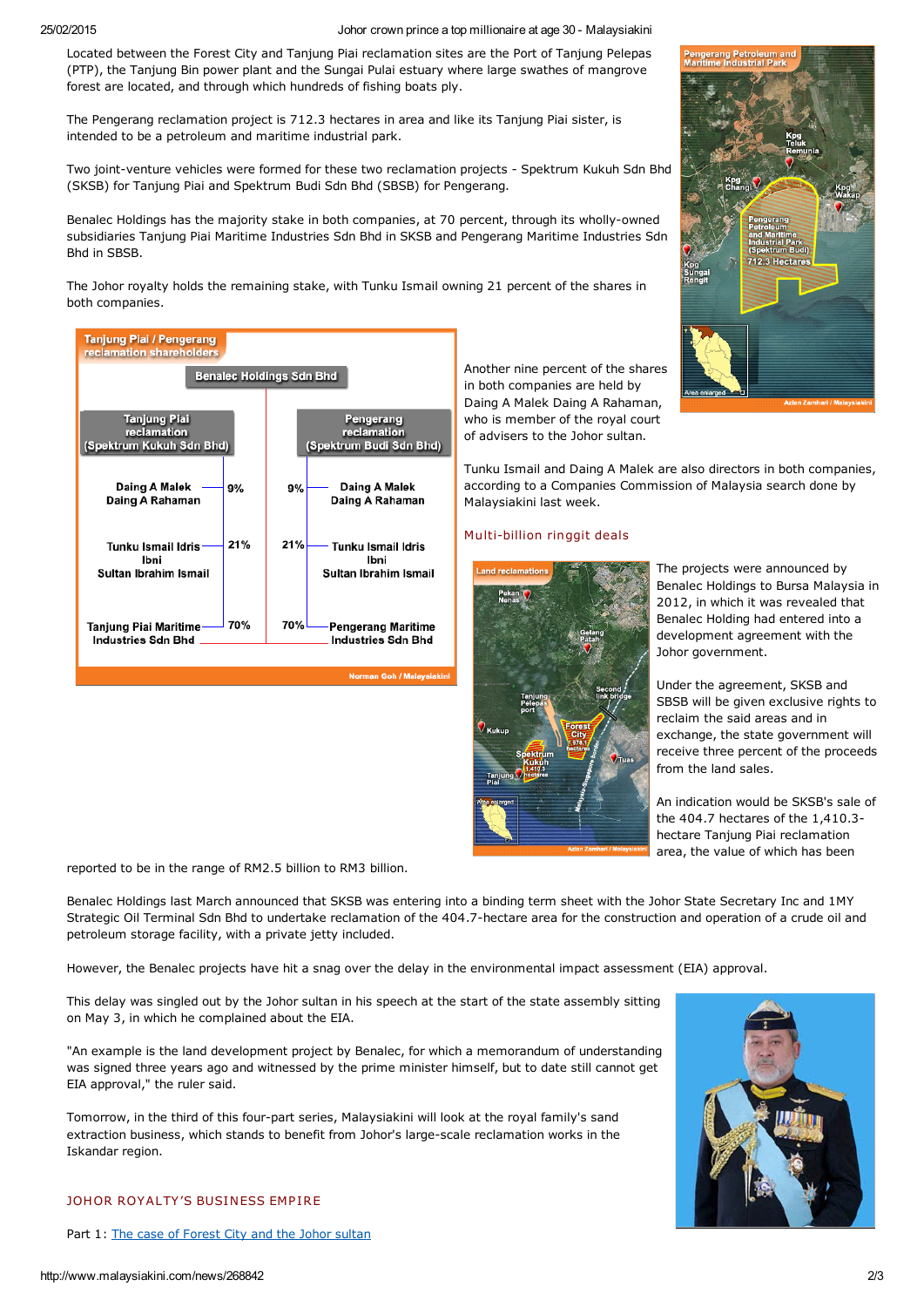Part 2: Johor crown prince a top [millionaire](http://www.malaysiakini.com/news/268842) at age 30

Part 3: Of [reclamation,](http://www.malaysiakini.com/news/268962) sand and the royal company

Part 4: Royal [businesses:](http://www.malaysiakini.com/news/269133) Who is Daing A Malek?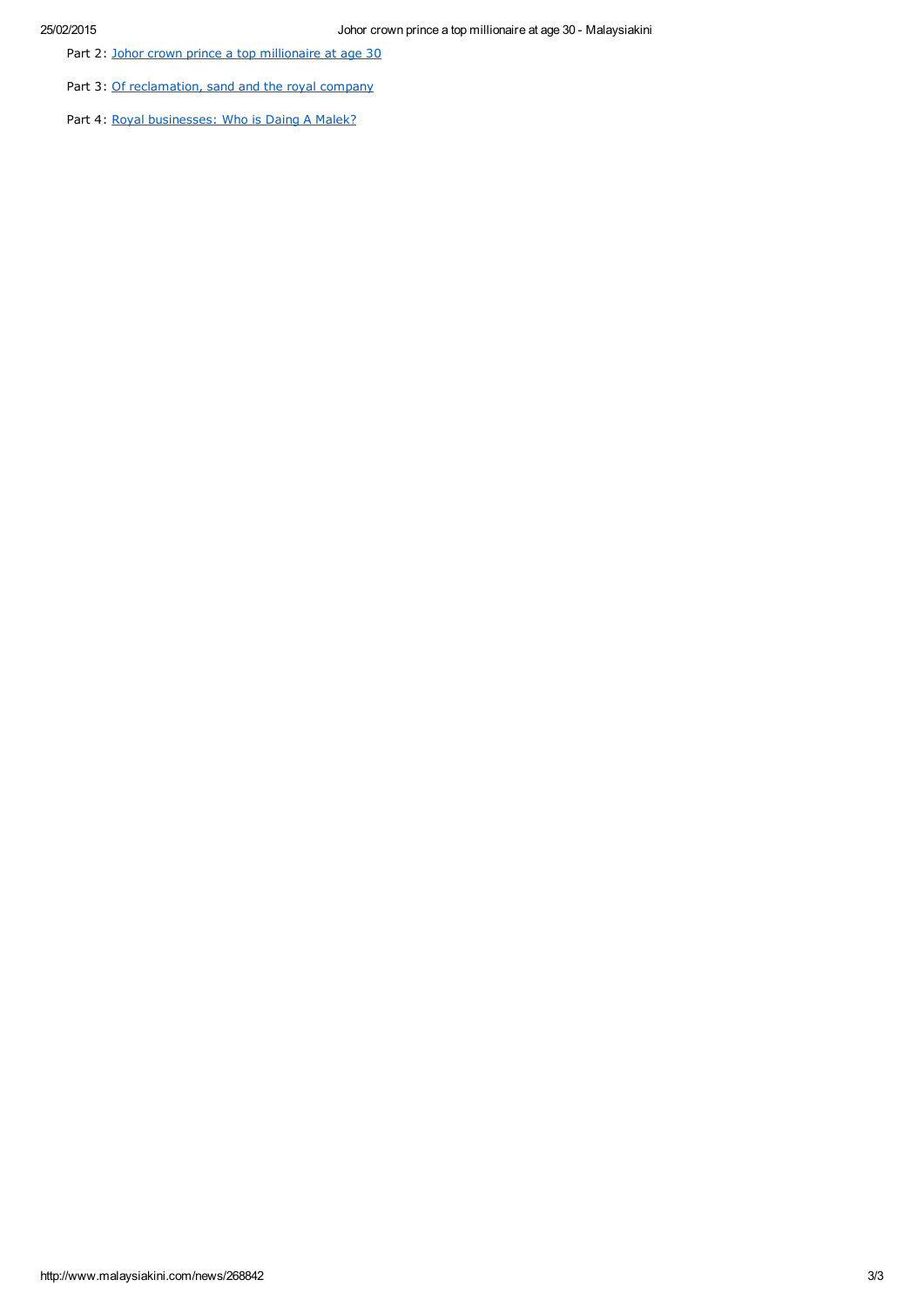8:00AM Jul 17, 2014 By Nigel Aw

# Of reclamation, sand and the royal company

SPECIAL REPORT With more than 3,000 hectares of area undergoing reclamation in southern Johor and thousands more hectares in the pipeline, sand is an increasingly hot commodity.

Johor Menteri Besar Mohamed Khaled Nordin on July 6 revealed a total of 3,237.48 hectares of area in the state - about half the size of Putrajaya - were undergoing reclamation.

He announced a 30sen fee would be imposed for every square feet of land reclaimed to assist fishermen impacted by the works, bringing in a sum of RM104 million.

The new lands are raised from the Johor Straits by filling it with sand extracted from existing land or the seabed elsewhere.

The increased demand for sand is expected to benefit companies in the sand extraction business and here the Johor royal family too has a foothold.

The royal family's sand extraction business is done through Mados Sdn Bhd, a name that is rarely mentioned in the press but is familiar among the business community in Johor.

The last time the company's name appeared in the media was in The Star last year where a quarry it reportedly owned rained [boulders](http://www.thestar.com.my/News/Nation/2013/07/20/One-killed-in-quarry-site-explosion.aspx/) on the industrial area of Bandar Seri Alam near Johor Bahru, killing one Nepali worker, injuring 11 and crushing some 20 vehicles.

According to a Companies Commission of Malaysia search by Malaysiakini last week, the late Johor sultan, Sultan Iskandar Sultan Ismail, holds 99.95 percent of shares in Mados Sdn Bhd with the remaining shareholders being his second wife and nine out of 10 children from two marriages.

Seven of the late sultan's children are also listed as directors, including reigning Sultan Ibrahim Ismail.

Sultan Iskandar passed away in 2010. The company information was last updated on October 2013.

#### Court documents

In a 2002 memo by Mados Sdn Bhd sighted by Malaysiakini, the company confirmed it is the concessionaire for sea sand extraction in two areas - at Ramunia Shoal PTD 2346 and Kukup PTD 2923.

The document was subject of a 2012 court case where 124 fishermen had sued Pengerang Independent Terminal Sdn Bhd, Dialog E&C Sdn Bhd and the Johor state government.

They claimed that the construction of an independent deepwater petroleum terminal off the shore of Pengerang had destroyed their livelihood. The fishermen ultimately lost the case at the Johor Bahru High Court.

Even though Mados was not a party in the suit, the court addressed the company as it was raised as a side issue, where the fishermen claimed they were prevented from entering PTD 2346 and PTD 2923 due to dredging works by the company.

"I find that the evidence adduced shows that marine sand extraction activity was undertaken pursuant to a lawful sand concession granted by the Johor state government to Mados.

"There was no evidence to show that Mados had extracted the sand in breach of the law," judicial commissioner Teo Say Eng said in his written judgment dated Dec 11 last year.

According to the court proceeding transcript, the Kota Tinggi assistant land administrator also confirmed Mados in 2011 received a five-year extension to its temporary operating licence to extract sand there.

## Approved without EIA

A clearer picture on the activities in PTD 2346, the location of Mados' concession, can be found in the Auditor-General's Report 2009.

The report did not mention names but noted that the Johor government in 2009 extended the concessionaire's temporary operating licence to extract sand in the area, despite opposition and non-compliance of rules set out by federal agencies.

"The audit found sea sand extraction activities in PTD2346, Mukim Pantai Timur, Kota Tinggi in an area of 22,265 hectares did not get the support of the Johor Fisheries Department.

 $7$ Tua





**V** Kukup

Tanjung

**Spektrum**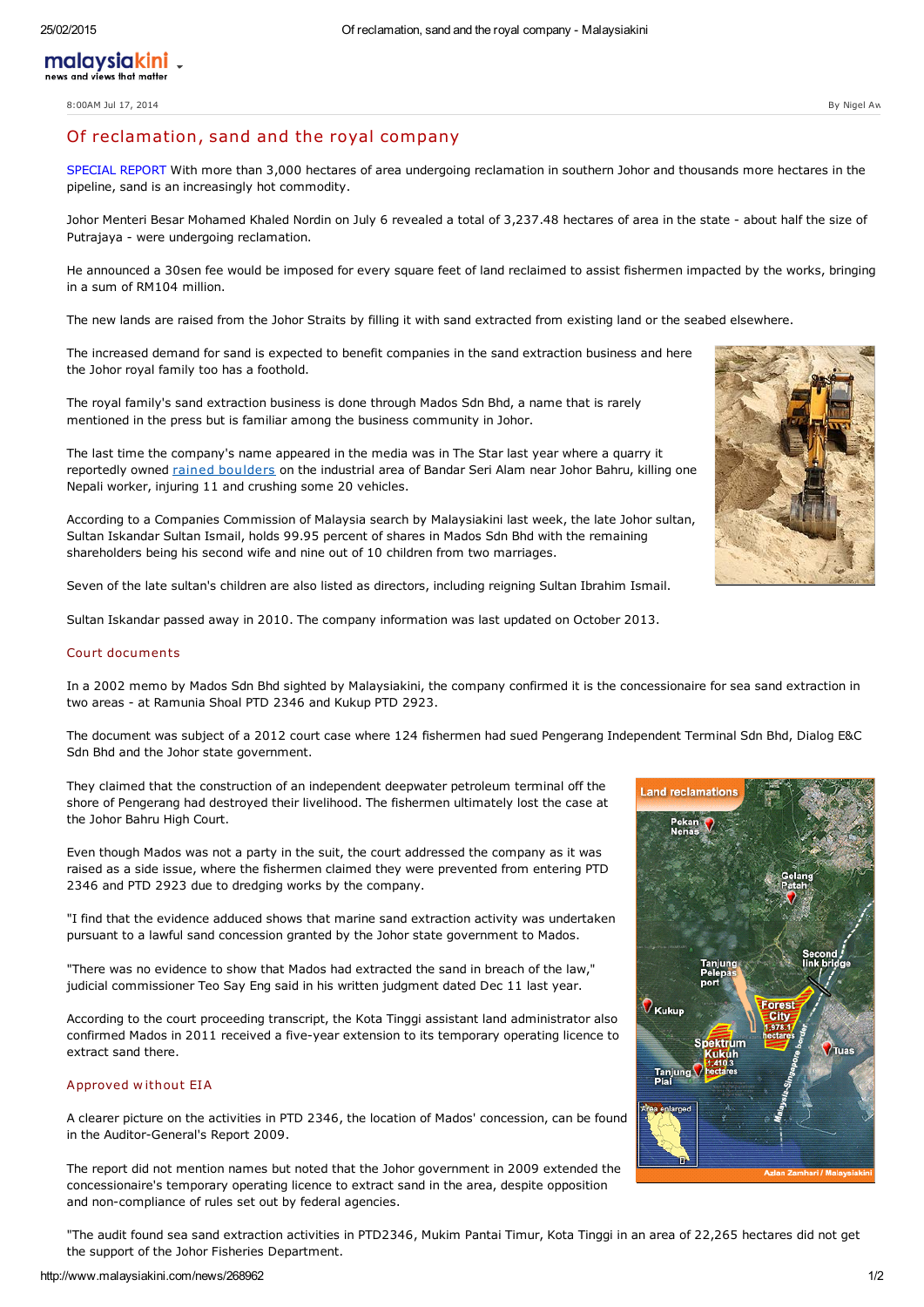"The Kota Tinggi land office had also set a condition for the (sand) producer to present an EIA [environmental impact assessment] as required by the Department of Environment.



"The producer's application to renew its temporary operating licence to produce sand was approved in the exco meeting in February 2009 through meeting summary Bil 615/2009. However, to date, no EIA is presented for approval," reads the auditor-general's report.

The report also noted that PTD2346 is a fishing zone and warned sand extraction activities can prove detrimental.

"When sand extraction is conducted at the sea bed, the resulting mud will cause water pollution and impact the marine life eco-system. The mud which accumulates along the shores will also result in sea side pollution," it said.

The report adds that an interview of 20 fishermen in Teluk Ramunia found that their haul had been affected as the fish habitat were disturbed and the fishermen's equipment were often damaged and filled with mud.

The obscure company came into the spotlight last month after Johor PKR vice-chairperson Hassan Karim highlighted Mados' activities in a scathing open letter to Johor MB Khaled.

## Can Khaled put his foot down?

In the June 8 letter, Hassan urged Khaled to ensure the principles of a constitutional monarchy was upheld amid the Johor Housing and Property Board bill controversy which would have given the Johor sultan wide executive powers.

"You will be responsible as menteri besar if the people revolt against the raja and sultan in Johor.



"Hundreds of poor fishermen from various races, but majority of whom are Malays, are having sand thrown into their rice bowl when Mados Sdn Bhd, with the approval of the Johor government, suck up sand for reclamation in an area where the fishermen fish...," he said.

Exactly a week after that, Umno-linked New Straits Times group managing editor Abdul Jalil Hamid also questioned whether Khaled (left) was capable of keeping the royalty in check in an opinion piece entitled 'Can Johor MB say 'no' to [royalty'](http://www.nst.com.my/node/2884).

Khaled finally agreed to water down the bill after heavy pressure, replacing references of the state monarch with the state government.

Sultan Ibrahim later broke his silence on the controversial bill by assuring he would not interfere in state affairs. He also announced that the Johor government will conduct roadshows to explain the bill before he

assents to it to become law.

Tomorrow, in the final instalment of this four-part series, Malaysiakini will look at a mysterious Umno figure whose name has constantly appeared in businesses where the Johor royal family has a stake.

## **JOHOR ROYALTY'S BUSINESS EMPIRE**

- Part 1: The case of [Forest](http://www.malaysiakini.com/news/268649) City and the Johor sultan
- Part 2: Johor crown prince a top [millionaire](http://www.malaysiakini.com/news/268842) at age 30
- Part 3: Of [reclamation,](http://www.malaysiakini.com/news/268962) sand and the royal company
- Part 4: Royal [businesses:](http://www.malaysiakini.com/news/269133) Who is Daing A Malek?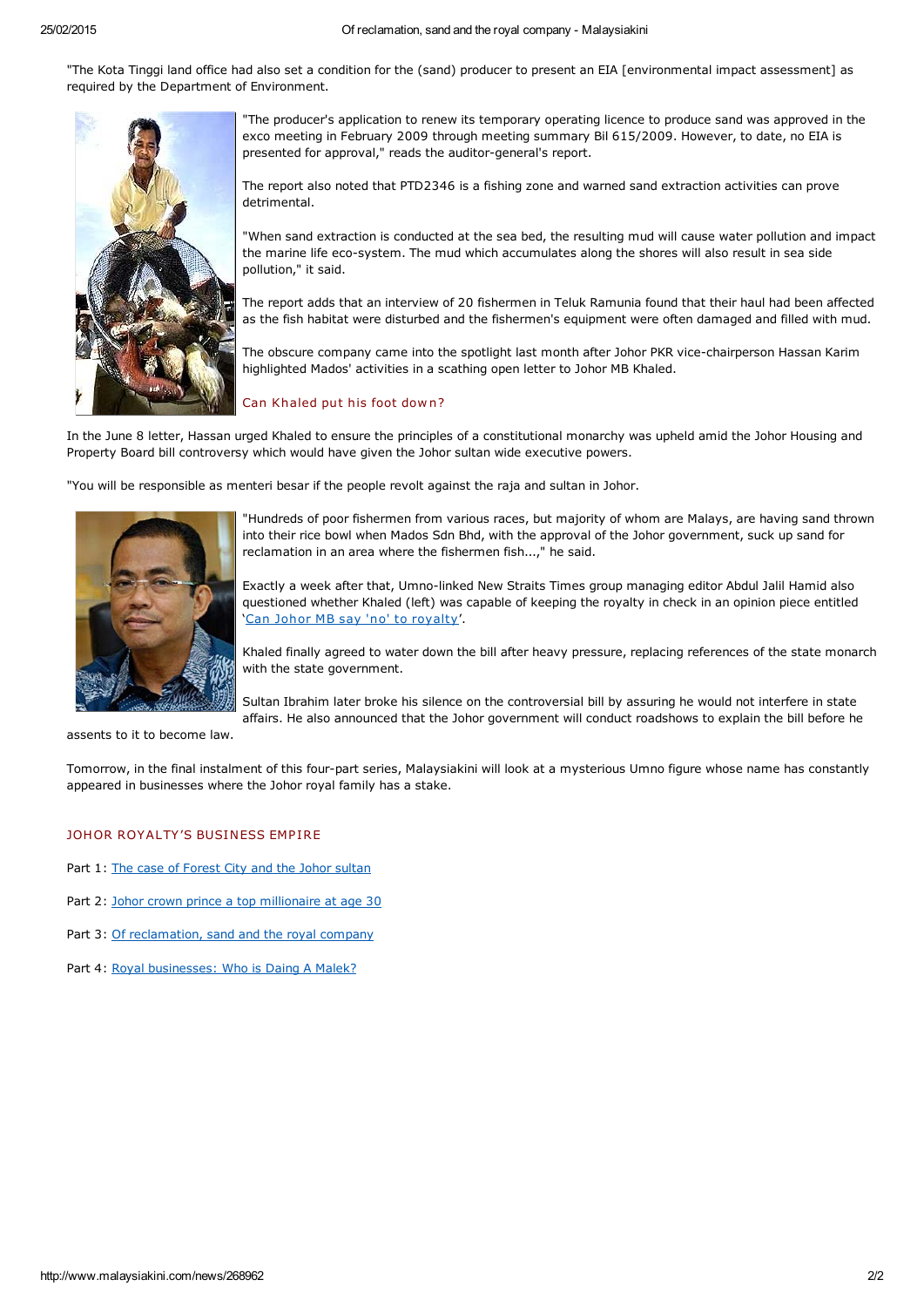# Royal businesses - w ho is Daing <sup>A</sup> Malek?

SPECIAL REPORT Over the last four days, Malaysiakini has looked at three major reclamation projects in southern Johor with a combined area that will be almost the size of Putrajaya.

These are the Benalec Holdings reclamation sites in Pengarang and Tanjung Piai for petroleum facilities and a maritime industrial park respectively, and Country Garden's reclamation off Tanjung Kupang for Forest City.

The Johor royal family has stakes in all these projects, be it Johor Sultan Ibrahim Ismail or the state's crown prince Tunku Ismail Idris.

However, the name of Daing A Malek Daing A Rahaman had repeatedly appeared as either director or shareholder in companies where the Johor royal family has interest.

Ask any politician in Johor about Daing A Malek (right), and they would associate him with the Johor monarchy.

The man is widely reported to be a member of the Royal Court of Advisers to the Johor Sultan and a close friend of the current ruler and his father.

But Daing A Malek is no mere businessman - he is also an Umno politician who has proven himself as a capable adversary.

## More than a just a businessman

In 2008, he led a faction to challenge then home minister Syed Hamid Albar for the leadership of Johor's the Kota Tinggi Umno division.

Daing A Malek obtained 13 nominations to Syed Hamid's 10, suggesting a stiff fight for the incumbent who had led the division since 1993.

The contest eventually degenerated into accusations and counter-accusations of bribery between the two factions and Daing A Malek was eventually found guilty of money politics by the party and barred from the contest.

However, he emerged as the new Kota Tinggi Umno division chief in 2013, winning the post uncontested upon Syed Hamid 's decision not to defend his position.

Daing A Malek's role in Umno highlights the dynamics of the Malay nationalist party in Johor and dismisses the simplistic notion of "Umno versus royalty".

The businessman-cum-politician is well-known among the Malay and Orang Asli villagers along the coast of southern Johor, particularly among the fishing community whose livelihood has been severely impacted by the ongoing reclamation projects.

"He told the fishermen not to oppose the reclamation project and that they would be given some compensation," said an environmental activist who has been working in the area since 2011.

The activist, who declined to be named, said this was conveyed to him by fishermen from at least two fishing villages located along the Johor Straits - in the Sungai Danga and Tanjung Kupang

What some fishermen may not know is that Daing A Malek has a personal stake in these projects.

## A foot in royal businesses

According to Fisheries Statistics 2012 prepared by the Department of Fisheries Malaysia, there are 613 registered fishermen on the western side of Johor Bahru and another 615 registered on the eastern side.

Of them, 817 are bumiputera, 127 Chinese and 284 from the other races.

"Along the coast from Pendas to Tanjung Kupang, about a 10km stretch, there are some 250 fishermen, mostly ethnic Malays, operating small boats powered by outboard engines.

"The Forest City reclamation site is located just next to the coast," said the activist.